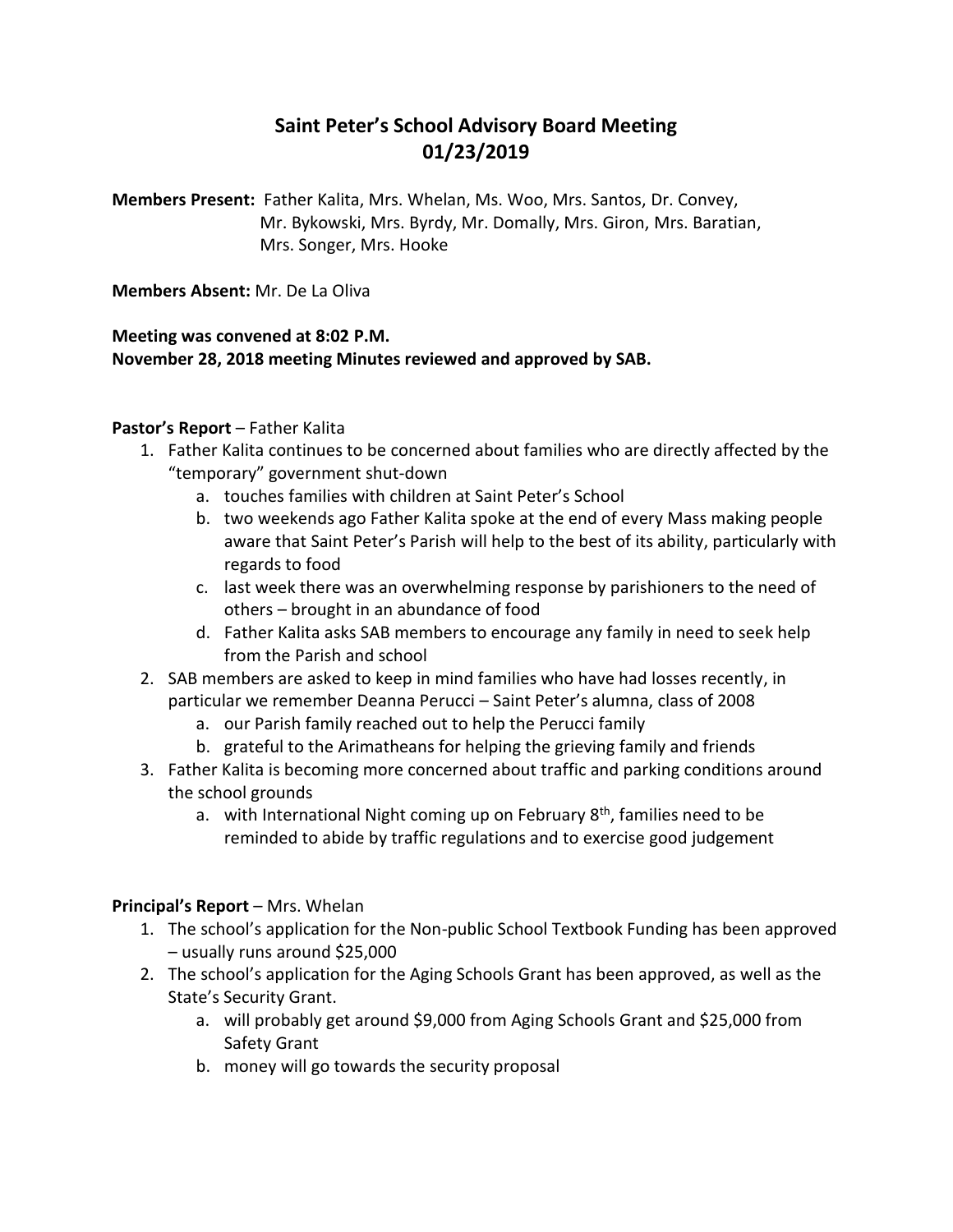- 3. Title IV Grant has been approved
	- a. Student Support and Academic Enrichment Grant
	- b. Should receive about \$4,000
	- c. will be used to partially fund the Playwriting Course ( $5<sup>th</sup>$  grade) and Monologue Course (4th grade) taught by Olney Theater
- 4. HSPT results are in to the school. Families will receive scores soon
- 5. BOOST Grant Program started 2 years ago
	- i. for families that qualify for free and reduced meals
	- ii. have several students that benefit from program
	- iii. checks came in received \$23,000 from state of Maryland
- 6. Maryland Advocacy Day to recognize and thank our representatives in Maryland legislature for approving Non-public School Textbook Funding; Non-public School Aging Schools Grant; new Security Grant; Title IV Grant; and BOOST Grant
	- a. Student Council will attend to thank representatives
	- b. each year Saint Peter's School gets a little more money from grants

### **School Report** – Ms. Woo

- 1. December 12th: All students in Grades K-8 attended *Elf the Musical* at Olney Theater
- 2. December  $10^{th} 14^{th}$ : Families and faculty donated vitamins and Tylenol for children in Honduras; was very successful
- 3. December  $14^{th}$ :  $7^{th}$  and  $8^{th}$  graders participated in the annual Ballroom Dance Competition
- 4. December  $15<sup>th</sup>$ :  $2<sup>nd</sup>$  graders received the sacrament of Penance
- 5. January 4, 2019: The Spiritual Life Committee in 5<sup>th</sup> grade led the whole school in the Epiphany Procession
- 6. January 16<sup>th</sup>: The students/faculty celebrated Baptism Day throughout the school
- 7. January 18<sup>th</sup>: 2<sup>nd</sup> Quarter ended

### **Home and School Executive Board Report** – Mrs. Songer

- 1. Building and Grounds: Next Clean Up Day is January 21st
- 2. Hospitality: Teacher Appreciation for Catholic Schools Week will include a "Teachers Farmers Market" where teachers can "shop" for various treats
- 3. Enrichment: Q3 registration deadline is January  $11<sup>th</sup>$
- 4. Volunteers: Letters with remaining volunteers service hours for families will go out with report cards in January
- 5. Events: Next event is Father/Daughter Dance on Friday, January 26<sup>th</sup>
- 6. Fundraising: Gala did not bring in as much as in the past.
	- 1. preliminary numbers for the November 2018 Gala: \$100,000 (gross); \$68,000 (net); with \$12,000 of profit going to Raise the Paddle for the Security Package
	- 2. committee is looking at other options for next year
		- a. moving the raffle to the fall and modeling it after Good Counsel's raffle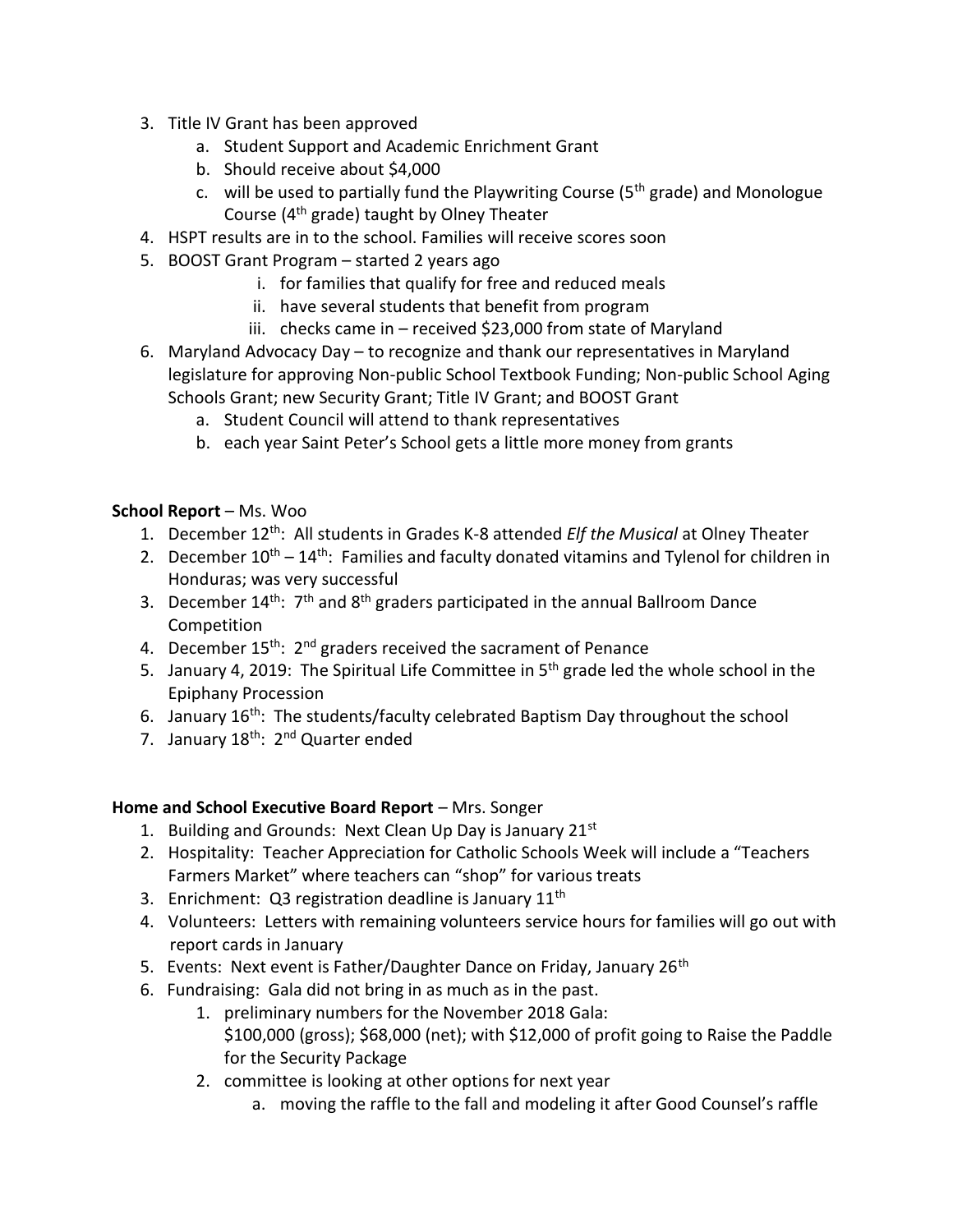- b. moving Gala to the spring and making it more casual to attract more families to attend; still have auction portion
- c. suggestion: use another name besides "Gala," such as Fiesta or Spring Fling, to make event sound less formal
- d. possibility of a golf tournament need to look at cost/benefit ratio
- e. the HSEB is on track to raise the \$100,000 it is tasked with each year providing it hits the expected earnings with the Panther Pride Raffle
- 7. Publicity: Saint Peter's is in the *Parish Times* this month – comes out January 24th
- 8. International Night is February 8th

## **OLD BUSINESS**

# **Second Quarter Review of the School Budget (October, November, December)** – Mrs. Whelan

- 1. Handout distributed to SAB members
- 2. Details regarding the school budget review will not be included in the minutes
- 3. Any questions and/or concerns about the budget review should be addressed directly to Mrs. Whelan

# **Discussion on the 2019-2020 Budget/Tuition** – Mrs. Whelan

- 1. Handout distributed to SAB members
- 2. Details regarding the budget draft will not be included in the minutes at this time
- 3. Any questions and/or concerns about the budget draft should be addressed directly to Mrs. Whelan
- 4. "Saint Peter's School Budget Presentation" information will be sent out to families during Catholic Schools Week
	- a. includes information for the upcoming 2019-2020 School Year with regards to: the STREAM program, accomplishments, Scantron Testing, the 2018-2019 Budget, the 2019-2020 Tuition, and what to look for in the future
	- b. refer to handout for discussion on each agenda for any **changes and additions**
		- i. 2019-2020 Tuition Rates, **{ADD}**: The lower rate increase from last year to this year is the result of the prudent management of tuition and other resources.
		- ii. Grant in Aid, **{CHANGE TO}**: …This will be verified by the **Parish Office**.
		- iii. Fees and Extended Day Care, **{CHANGE TO}**: **Fees will not** change for the school or Extended Day Care (Before and After Care) **for the 2019-2020 school year.**
		- **iv.** Expenses, **{CHANGE TO}**: **Extended Day Care**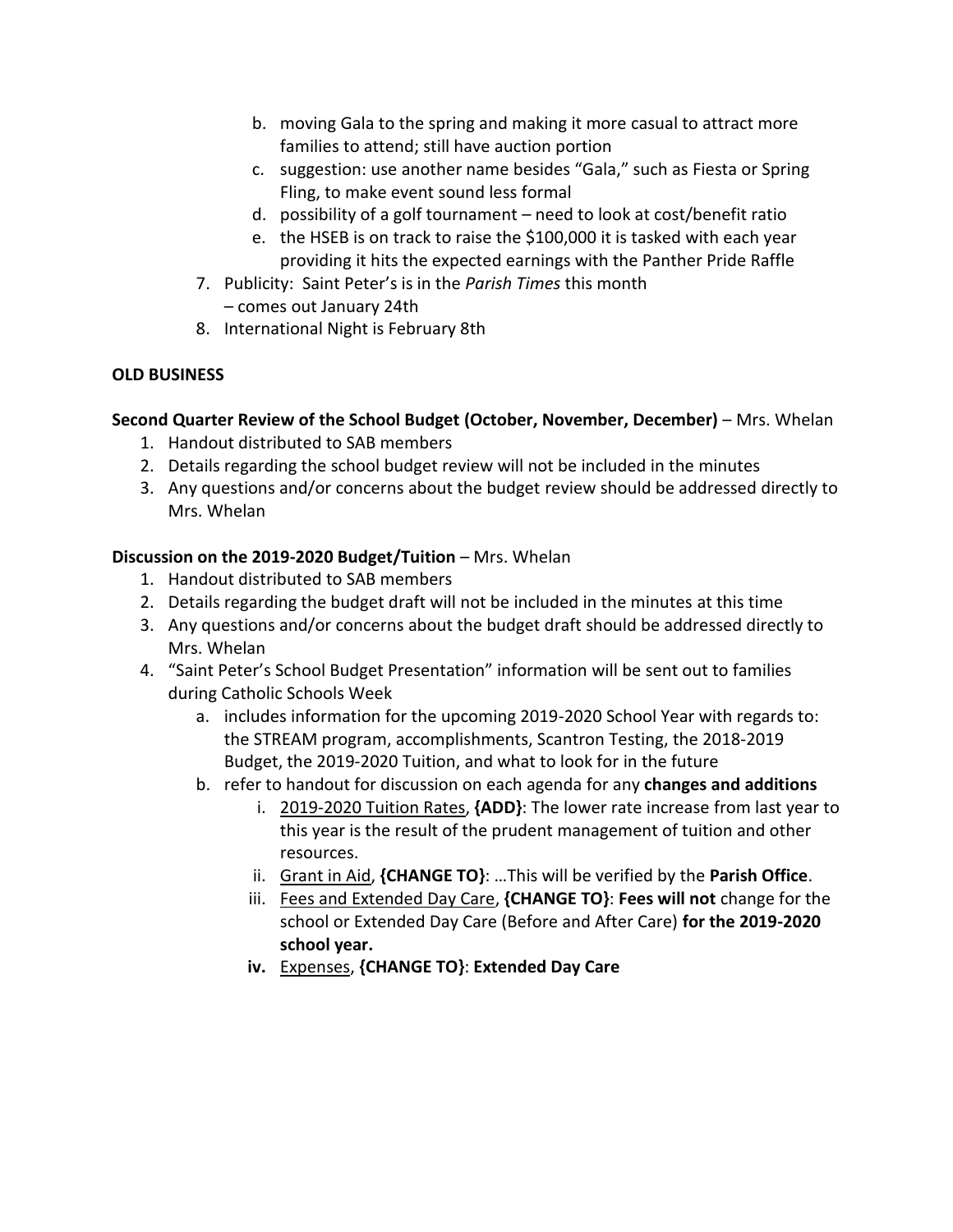#### **NEW BUSINESS**

#### **Enrollment**

- 1. 2019-2020 Enrollment Forecaster distributed to SAB members
	- a. produced by Archdiocese for every school
	- b. gives general idea of Catholic School enrollment in different types of schools
	- c. front page: same for every school; general comparison between the 2017-2018 and the 2018-2019 school years for elementary/middle schools and high schools in the ADW
	- d. second page: data about Saint Peter's School
		- i. looks at both School Census 2018 Data and Parish Census 2018 Data
		- ii. includes, # of registered families; # of children; # of baptisms; # of First Communions; # of Confirmations; average Mass attendance
	- e. third page: enrollment data for the last 5 years for Saint Peter's School: goal number is to have 380 students
- 2. Strategic plan goal for ADW is to increase the retention rate
	- a. would like every school to be at 91% retention rate
	- b. average retention rate for ADW is 88%
	- c. Saint Peter's School's retention rate is 96% very high retention rate
- 3. Enrollment Plan for 2019-2020 School year Pre-K (2 classes); K (2 classes);  $1^{st}$  (1 class);  $2^{nd}$  (1 class);  $3^{rd}$  (1 class);  $4^{th}$  (2 classes); 5<sup>th</sup> (2 classes); 6<sup>th</sup> (2 classes); 7<sup>th</sup> (2 classes); 8<sup>th</sup> (2 classes)

### **Catholic Identity Committee**

- 1. Consists of: Mrs. Santos, Mrs. Hooke, Mrs. Byrdy, Dr. Convey, Mrs. Cooley
- 2. Met with Mrs. Whelan to gather more information about "Teaching Mass"
- 3. Students will be separated into 3 groups based on grade level: K-2, 3-5, 6-8
- 4. Still need to spell out what Saint Peter's wants to accomplish for Teaching Mass (e.g., # of Masses, catechesis, activities, etc.); Father Kalita needs more clarity – a type of "script"
- 5. Committee will meet in the next couple of weeks to discuss plans

### **Academic Excellence Committee**

1. No report – Mr. De La Oliva is absent for tonight's meeting

### **Recruitment and Retention Committee**

- 1. Working on designing a Freshman Survey
	- a. a questionnaire that will be sent to current high school freshman that graduated from Saint Peter's 8th grade last year
	- b. will be sent during second half of school year
	- c. ask approximately 5 questions
	- d. Mrs. Whelan will send preliminary survey to SAB members for review after Catholic Schools Week and before next meeting
	- e. suggestion: send survey to parents of recent 8<sup>th</sup> grade graduates as well